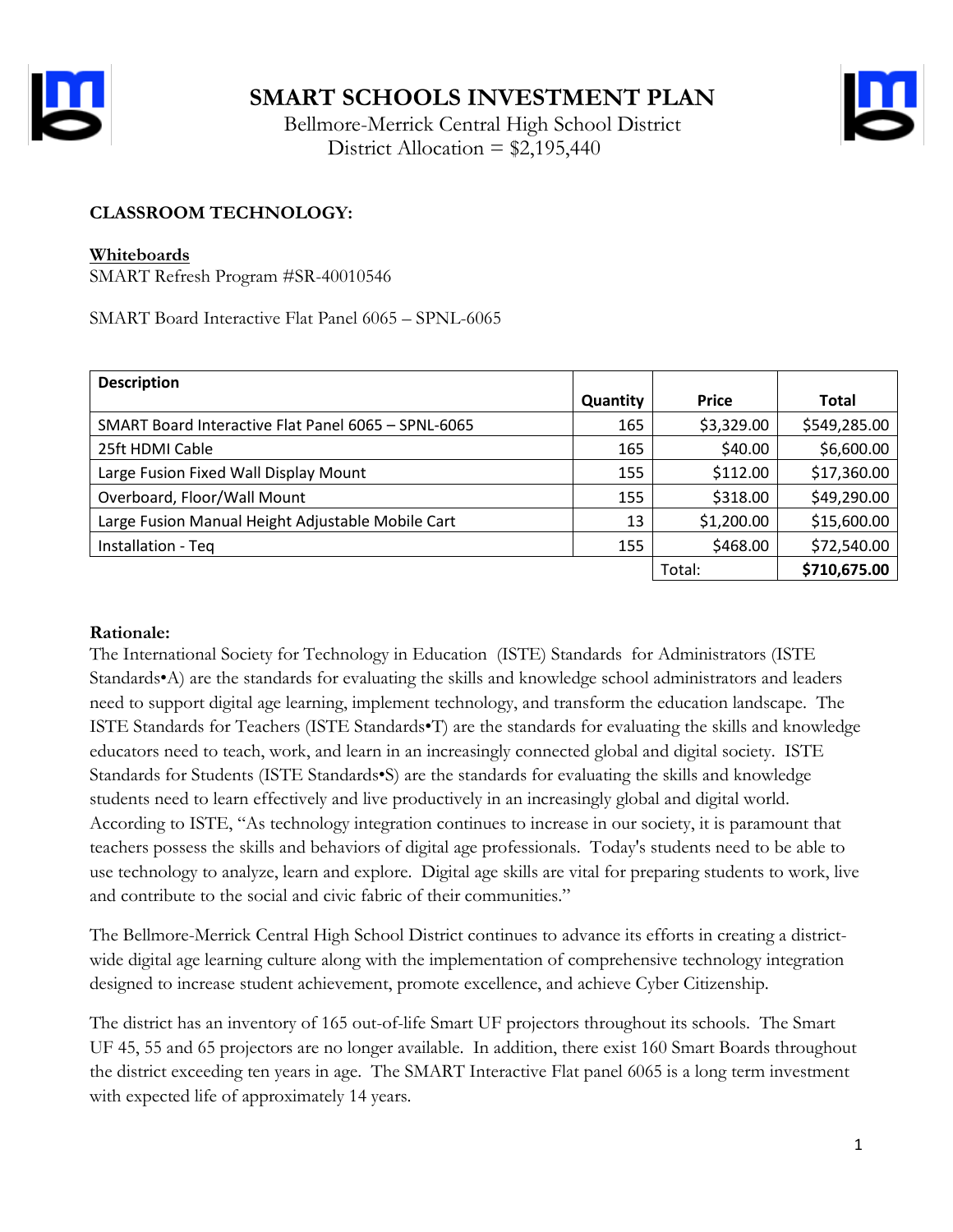## **Desktop Computers**

HP Elitedesk 800 G1 Small Form Factor

| Description                                                | Quantity | Price    | Total        |
|------------------------------------------------------------|----------|----------|--------------|
| Configurable-HP Elitedesk 800 G1 Small Form Factor-C8N26AV | 479      | \$382.00 | \$182,978.00 |
| HP DisplayPort to VGA Adapter                              | 379      | \$11.00  | \$4,169.00   |
| HP Display Port to HDMI Adapter BP937AA                    | 110      | \$23.00  | \$2,530.00   |
| HP EliteDisplay E201 20-inch LED Backlit Monitor           |          |          |              |
| C9V73AA#ABA                                                | 479      | \$97.00  | \$46,463.00  |

Total: **\$236,140.00**

#### **Rationale:**

40% of all desktop computers are over five years old in the Bellmore-Merrick Central High School district. A District-wide computer refresh program is essential for high quality instruction, continuous improvement, and effective communications in multimedia learning environments and specialized contentarea instructional labs including PLTW, Virtual Enterprise, Technology, Music, Art, Research, Library Media Center, World Languages, Math Computer Programming, Guidance, and Content Area Department Office clusters.

### **Tablet Computers**

Chromebooks – Samsung 2

| Description                              | Quantity | Price             | Total                      |
|------------------------------------------|----------|-------------------|----------------------------|
| Samsung Chromebook 2 11.6 16GB 4GB Black | 510      |                   | $$294.39 \mid $150,138.90$ |
| Bretford Netbook32 Cart                  |          | $16$   \$1,471.60 | \$23,545.60                |
| ACAD Google Chrome OS MGT LIC+SUP 5Y     | 510      | \$24.99           | \$12,744.90                |

Total: **\$186,429.40**

### **Tablet Computers**

iPad Air

| <b>Description</b>                                | Quantity   | Price      | Total        |
|---------------------------------------------------|------------|------------|--------------|
| $\vert$ iPad Air Wi-Fi 32 GB w 2-Year AppleCare + | <b>250</b> | \$487.10   | \$121,775.00 |
| STM DUX CASE iPad Air                             | 250        | \$29.95    | \$7,487.50   |
| Bretford 30 Notebook Cart                         |            | \$1,564.88 | \$9,389.28   |

Total: **\$138,651.78**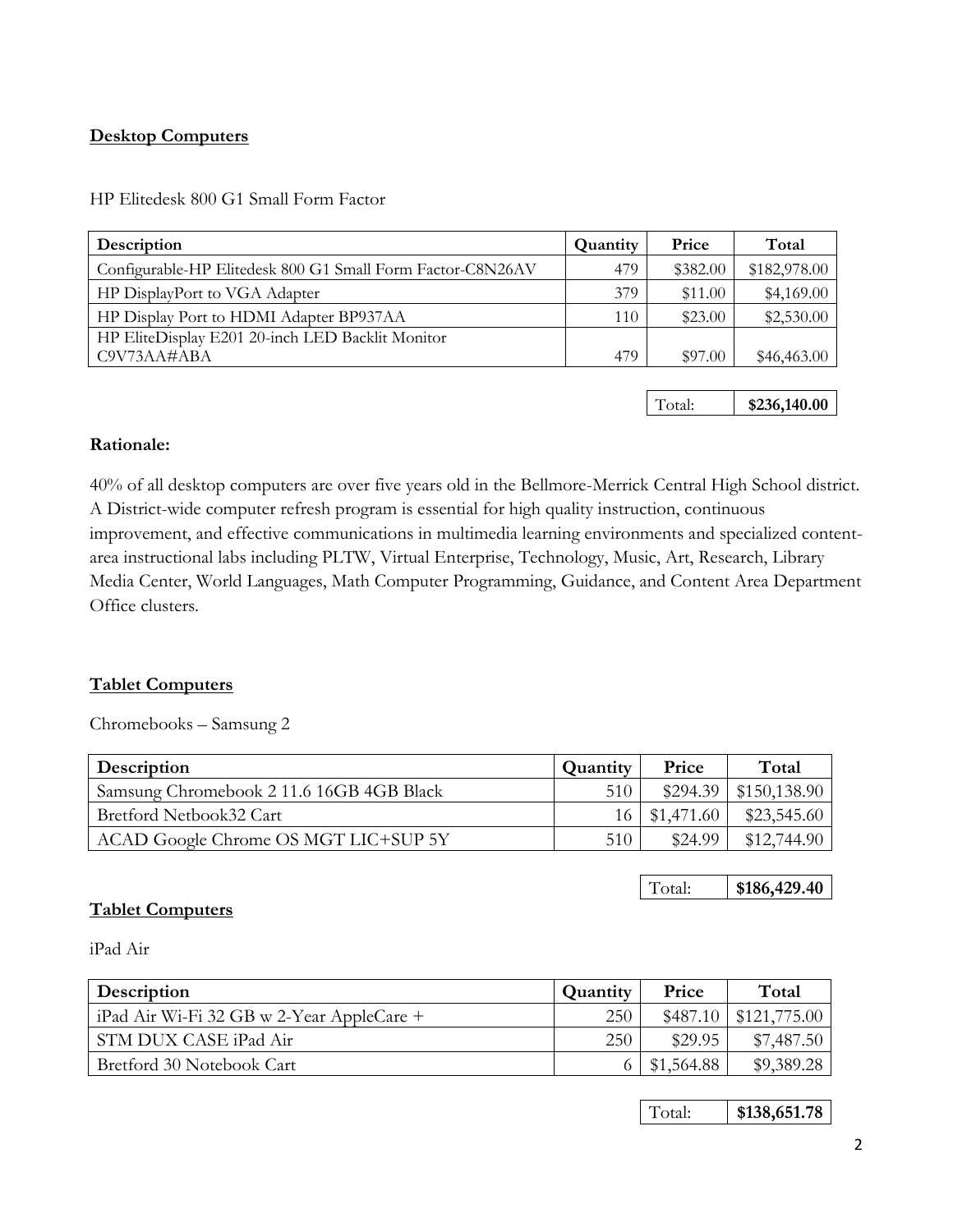## **Rationale:**

The district has an inventory of 148 out-of-life iPad 2's. Bellmore-Merrick Central High School District requires multiple Chromebook and iPad carts to support and supplement instructional and curricula initiatives including the literacy program Achieve 3000, Google Docs/Drive and Google Classroom, BMCHSD Bring Your Own Device (BYOD)/Mobile Learning Device (MLD), Project Based Learning, and Academy of Math program.

## **3D Printing in the STEAM classroom:**

Solidoodle Workbench 3D Printers

| Description                              | Quantity | Price              | Total      |
|------------------------------------------|----------|--------------------|------------|
| Solidoodle Workbench 3D Printer -SD-3DWP |          | $3 \mid $1,249.00$ | \$3,747.00 |
| Natural Filament - SD-ABS-1              |          | \$43.00            | \$516.00   |

| \$4,263.00 |
|------------|
|            |

### **Rationale:**

In Bellmore Merrick, we have adopted a "STEAM" philosophy to promote the integration of the Arts into our technology –based curricula in the areas of Engineering and Design. Our Science, Art, and Technology teachers are revising and developing courses which foster creativity and innovation to expand and build upon the fundamental core concepts described in the NYS Standards for Math, Science, and Technology as well as the NYS Art education standards. In upcoming District curriculum writing projects, our teachers will develop units of instruction that include the use of 3D printers to support their curricular goals by promoting student driven, hands-on inquiry projects in the form of engineering challenges and design briefs. The incorporation of 3D printer technology into our engineering and design classes will be a game changer in the learning environment. Students will be engaged with these projects from the planning stages all the way through the development of a product or prototype. Introducing skills and experiences that inspire students to choose STEAM careers is vital to developing graduates ready for college and careers in the 21st Century.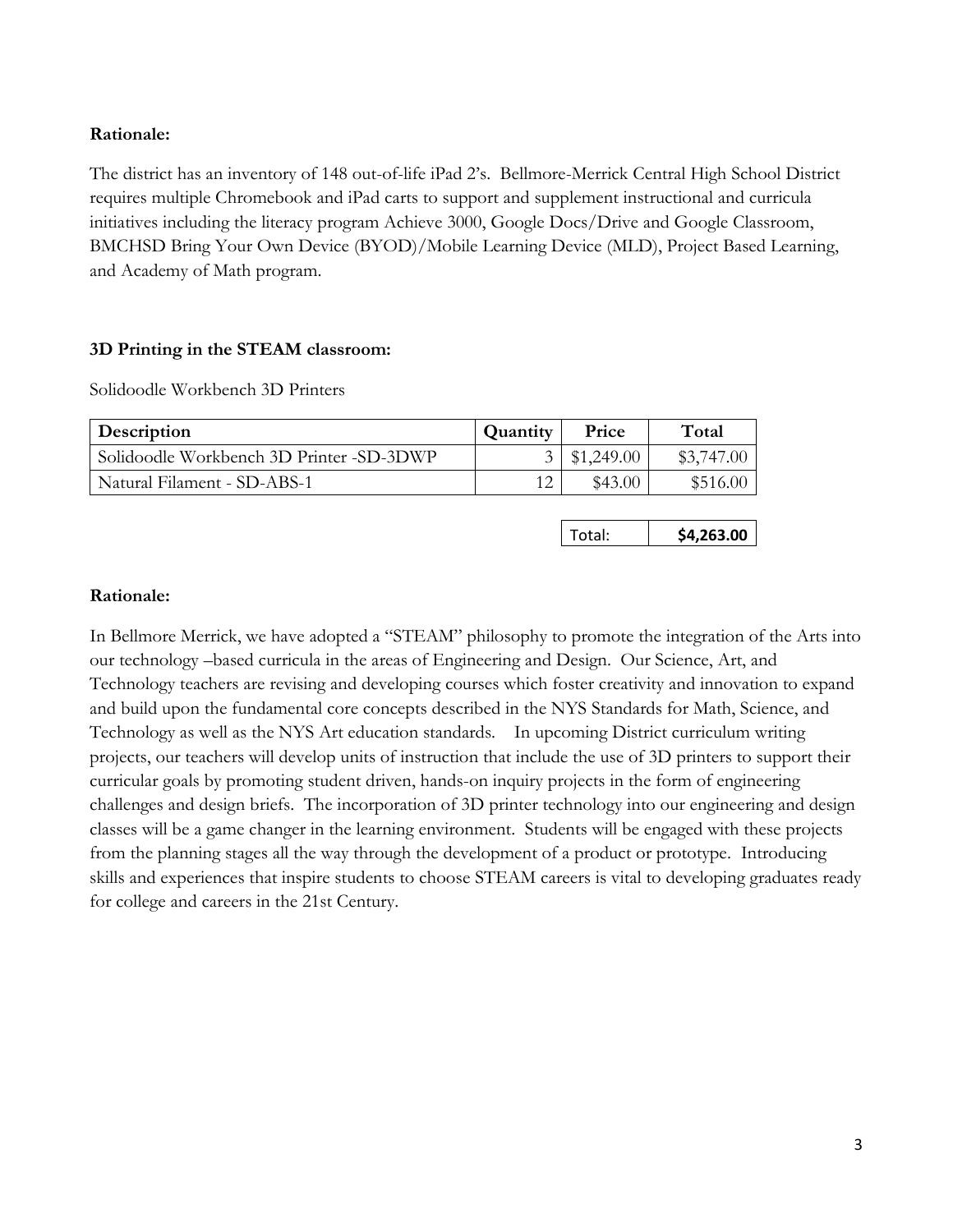## **Video Surveillance**

|    | # Estimate # | <b>Site</b>                                                                                   | Summary               | <b>Price</b>    |
|----|--------------|-----------------------------------------------------------------------------------------------|-----------------------|-----------------|
|    |              | 32012 Central Administration                                                                  | 2 DVRs w/ 50 Cameras  | 64,159.00<br>Ś. |
|    |              | 32011 Grand Avenue Middle School                                                              | 2 DVRs w/ 67 Cameras  | 75,202.00<br>Ś  |
|    |              | 32010 Merrick Avenue Middle School                                                            | 2 DVRs w/ 67 Cameras  | 74,802.00<br>Ś. |
|    |              | 32008 W.C. Mepham High School                                                                 | 3 DVRs w/80 Cameras   | 89,867.00<br>Ś. |
|    |              | 32007 Sanford H. Calhoun High School                                                          | 4 DVRs w/ 109 Cameras | \$123,984.00    |
| 61 |              | 32005 JFK High School                                                                         | 4 DVRs w/ 104 Cameras | \$116,308.00    |
|    |              | Quantity 25 OS6450-P48 Gigabit Ethernet Chassis, 10 Gigabit SFP + Stacking Module @\$1,753.56 |                       | 43,839.00<br>S. |
|    |              | Quantity 25   Performance Software License - 2 Fixed SFP+ Ports @\$573.03                     |                       | 14,325.75<br>Ś. |
|    |              |                                                                                               |                       |                 |
|    |              |                                                                                               | Total:                | \$602,486.75    |

#### **Rationale:**

The Bellmore-Merrick Central High School District will purchase additional security cameras, hardware and installation from the OGS vendor (Intralogic Solutions) who installed the district's existing security camera system. The additional video surveillance cameras will enhance our existing security system by allowing us to further secure the facility for the safety of the students and staff.

#### **Computer Servers:**

Upgrade Wireless Access Points

| <b>Description</b>                                      | Quantity | <b>Price</b> | <b>Total</b> |
|---------------------------------------------------------|----------|--------------|--------------|
| 50 AP Adder License for the 5508 Controller (eDelivery) |          | \$11,822.25  | \$11,822.25  |
| SMARTNET 8x5xnbd 50 AP Adder License for the 5508       |          | \$1,955.80   | \$1,955.80   |
| AIR-CAP37021-AK9                                        | 125      | \$822.25     | \$102,781.25 |
| SMARTNET 8x5xnbd 802.11ac Ctrlr AP 4x                   | 125      | \$42.00      | \$5,250.00   |
|                                                         |          |              |              |

Total: **\$121,809.30**

#### **Rationale:**

In July 2014, The Bellmore-Merrick Central High School District implemented the installation and configuration of a Cisco Wireless system in the high schools and the relocation and configuration of the existing Aruba Wireless hot spots to the middle schools and alternative program contracted by Core BTS, Inc.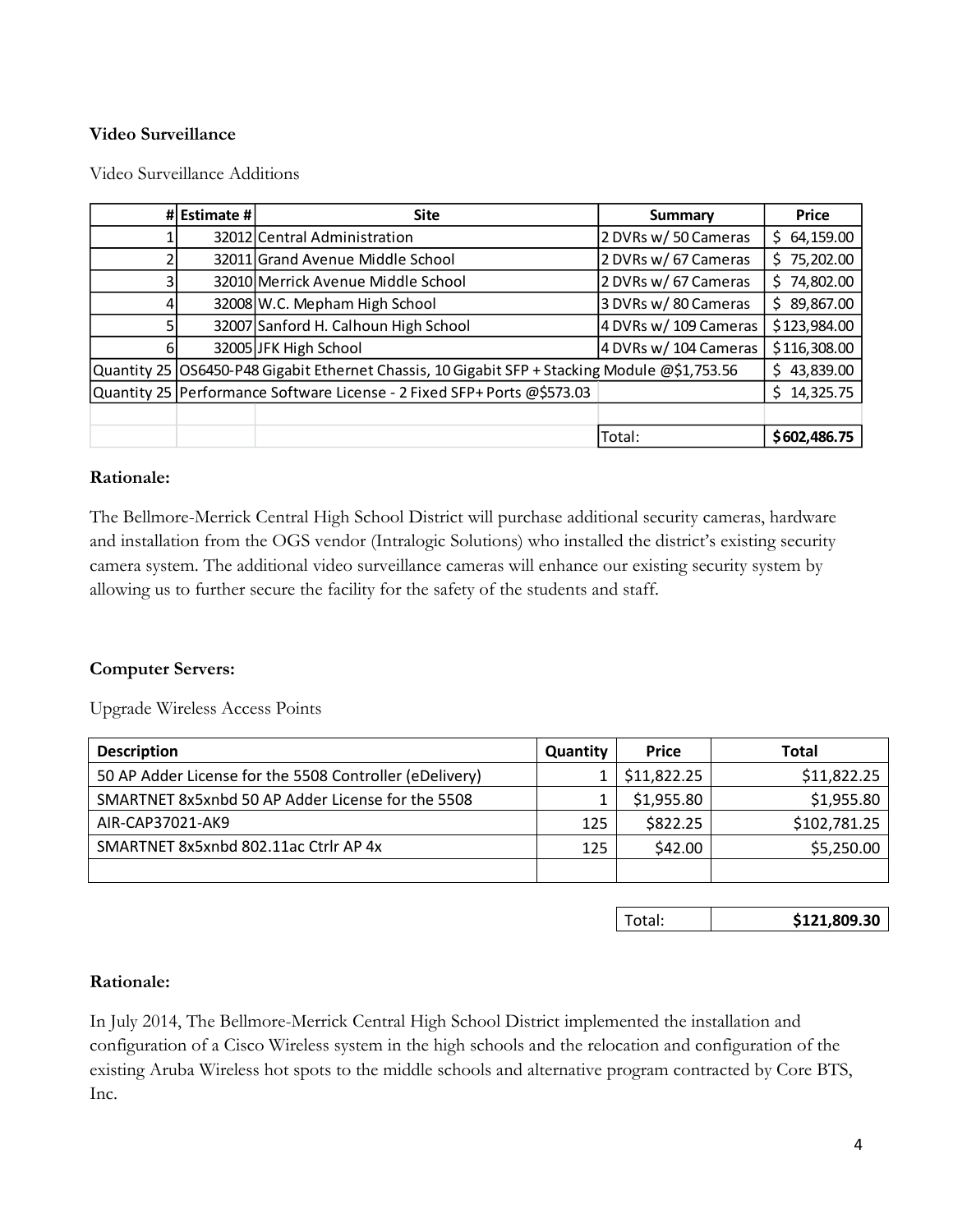Service Set Identifiers have been implemented for the following:

- BMCHSD-Guest: (BYOD, non-district devices)
- BMCHSD-Device: (District devices Non-Windows –IE: Chrome Books, Apple TV's, iPads, etc.)
- **BMCHSD:** District devices (Windows)

The district will upgrade the Aruba controller and access points to a Cisco Wireless platform in the middle schools and alternative program building. The upgrade to a Cisco platform throughout the district will afford the opportunity to manage devices along with instructional initiatives including Bring Your Own Device/Mobile Learning Device policy.

## **Computer Servers:**

VMWare View Upgrade

| <b>Description</b>                                    | Quantity | <b>Price</b> | <b>Total</b> |
|-------------------------------------------------------|----------|--------------|--------------|
| ACD VSPHERE 6 ESSLPL KIT 3 HOSTS MAX 2 PROCS PER HOST |          | \$2,527.88   | \$2,527.88   |
| ACD PROD SNS VSPHERE 6 ESSLPL KIT                     |          | \$1,115.48   | \$1,115.48   |
| VNX 400GB FAST VP SSD 25X2.5 DPE/DAE UPG              | 8        | \$5,709.95   | \$45,679.60  |
| 3M MM FIBRE CABLE LC-LC                               | 8        | \$134.27     | \$1,074.16   |
| PREMIUM SW SUPPORT                                    |          | \$196.47     | \$196.47     |
| VNXB OE PER TB PERFORMANCE UPGRADE                    | 4        | \$525.04     | \$2,100.16   |
| VNXB 4 PORT 8G FC IO MODULE PAIR-UPG                  |          | \$3,727.68   | \$3,727.68   |
| <b>CORE PROFESSIONAL SERVICES</b>                     |          | \$8,880.00   | \$8,880.00   |

Total: **\$65,301.43** 

## **Rationale:**

The upgrade to VMWare View will provide teachers with a consistent educational technology platform throughout the district. It would provide the opportunity for a centralized and manageable desktop platform that can incorporate thin client as well as legacy computing platforms. This will extend the life of computer equipment and greatly enhance the district's digital age learning culture.

District Allocation =**\$2,195,440**

Total Classroom Learning Technology / High-Tech Security Sub-Allocation = **\$2,065,756**

Unallocated Funds = **\$129,684**